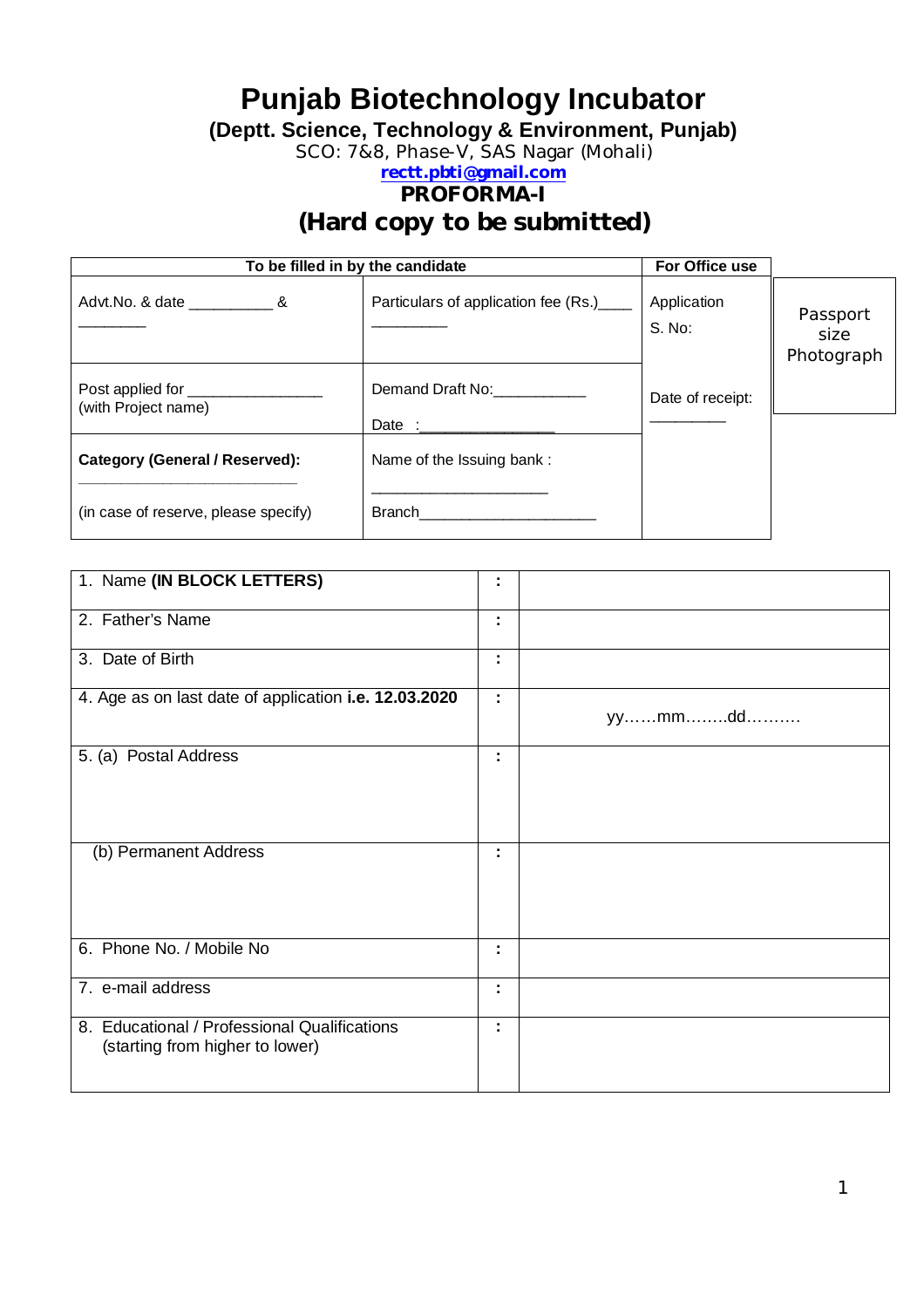| Exam<br><b>Passed</b> | Year of<br><b>Passing</b> | <b>Duration</b> |    | <b>College</b><br>institute | <b>Board</b><br>/Univ. | <b>Major</b><br><b>Subject</b> | <b>Total</b><br><b>Marks</b> | <b>Marks</b><br><b>Obtained</b> | %age<br>Marks * |
|-----------------------|---------------------------|-----------------|----|-----------------------------|------------------------|--------------------------------|------------------------------|---------------------------------|-----------------|
|                       |                           | From            | To |                             |                        |                                |                              |                                 |                 |
|                       |                           |                 |    |                             |                        |                                |                              |                                 |                 |
|                       |                           |                 |    |                             |                        |                                |                              |                                 |                 |
|                       |                           |                 |    |                             |                        |                                |                              |                                 |                 |
|                       |                           |                 |    |                             |                        |                                |                              |                                 |                 |

**\*** marks of qualifying degree should be given in %age along with calculating formula for converting from other type of marking system

#### 09. Any additional qualification : (Enclose a separate sheet, if the space is insufficient)

| 10. Total Experience:<br>Give detailed experience in<br><b>Annexure-I</b>                                                                       |   |  |
|-------------------------------------------------------------------------------------------------------------------------------------------------|---|--|
| 11. Any other achievements                                                                                                                      |   |  |
| Give names, designations<br>12.<br>and<br>complete addresses and contact<br>nos. of two References who are<br>familiar with your work & conduct | ÷ |  |
|                                                                                                                                                 |   |  |

Date:

Place:

Signatures of the applicant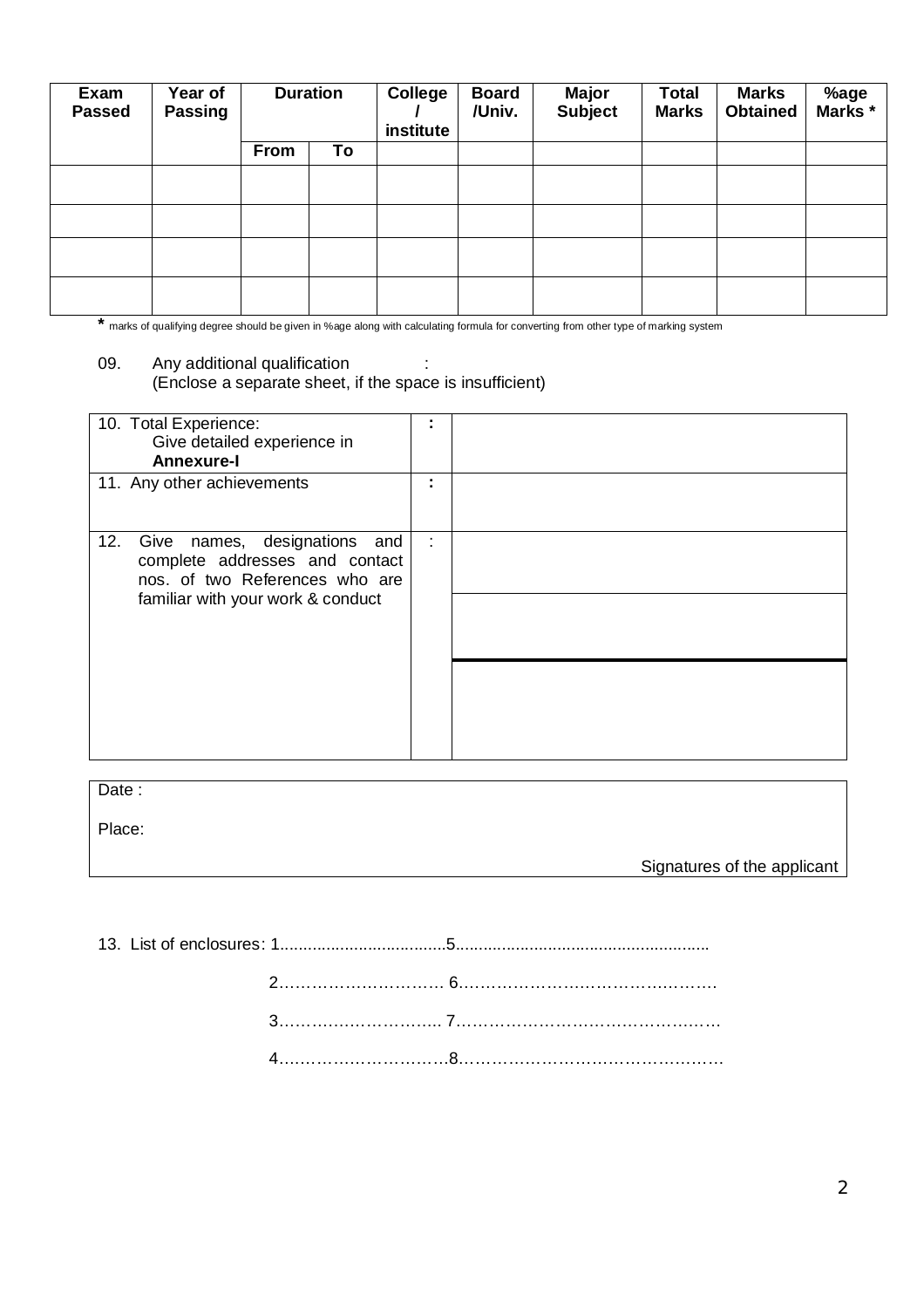# **Details of Experience**

**Name of Post Applied For: \_\_\_\_\_\_\_\_\_\_\_\_\_\_\_\_\_\_\_\_\_\_\_\_\_\_\_\_\_\_\_\_\_**

**Name of Applicant: \_\_\_\_\_\_\_\_\_\_\_\_\_\_\_\_\_\_\_\_\_\_\_\_\_\_\_\_\_\_\_\_\_\_\_\_\_\_\_\_\_**

| $\overline{\mathsf{S}}$ . | <b>Name of the Organization</b> | <b>Designation with</b>                |                         | <b>Duration</b>       |                                       | <b>Detailed Nature of Experience</b> |  |  |  |
|---------------------------|---------------------------------|----------------------------------------|-------------------------|-----------------------|---------------------------------------|--------------------------------------|--|--|--|
| No.                       |                                 | pay scales /<br>consolidated<br>salary | From<br>Month &<br>year | To<br>Month &<br>year | <b>Total Years /</b><br><b>Months</b> |                                      |  |  |  |
|                           |                                 |                                        |                         |                       |                                       |                                      |  |  |  |
|                           |                                 |                                        |                         |                       |                                       |                                      |  |  |  |
|                           |                                 |                                        |                         |                       |                                       |                                      |  |  |  |
|                           |                                 |                                        |                         |                       |                                       |                                      |  |  |  |
|                           |                                 |                                        |                         |                       |                                       |                                      |  |  |  |
|                           |                                 |                                        | <b>Total Experience</b> |                       |                                       |                                      |  |  |  |

 $\frac{1}{\sqrt{2}}$  ,  $\frac{1}{\sqrt{2}}$  ,  $\frac{1}{\sqrt{2}}$  ,  $\frac{1}{\sqrt{2}}$  ,  $\frac{1}{\sqrt{2}}$  ,  $\frac{1}{\sqrt{2}}$  ,  $\frac{1}{\sqrt{2}}$  ,  $\frac{1}{\sqrt{2}}$  ,  $\frac{1}{\sqrt{2}}$  ,  $\frac{1}{\sqrt{2}}$  ,  $\frac{1}{\sqrt{2}}$  ,  $\frac{1}{\sqrt{2}}$  ,  $\frac{1}{\sqrt{2}}$  ,  $\frac{1}{\sqrt{2}}$  ,  $\frac{1}{\sqrt{2}}$ (Signatures of the applicant)